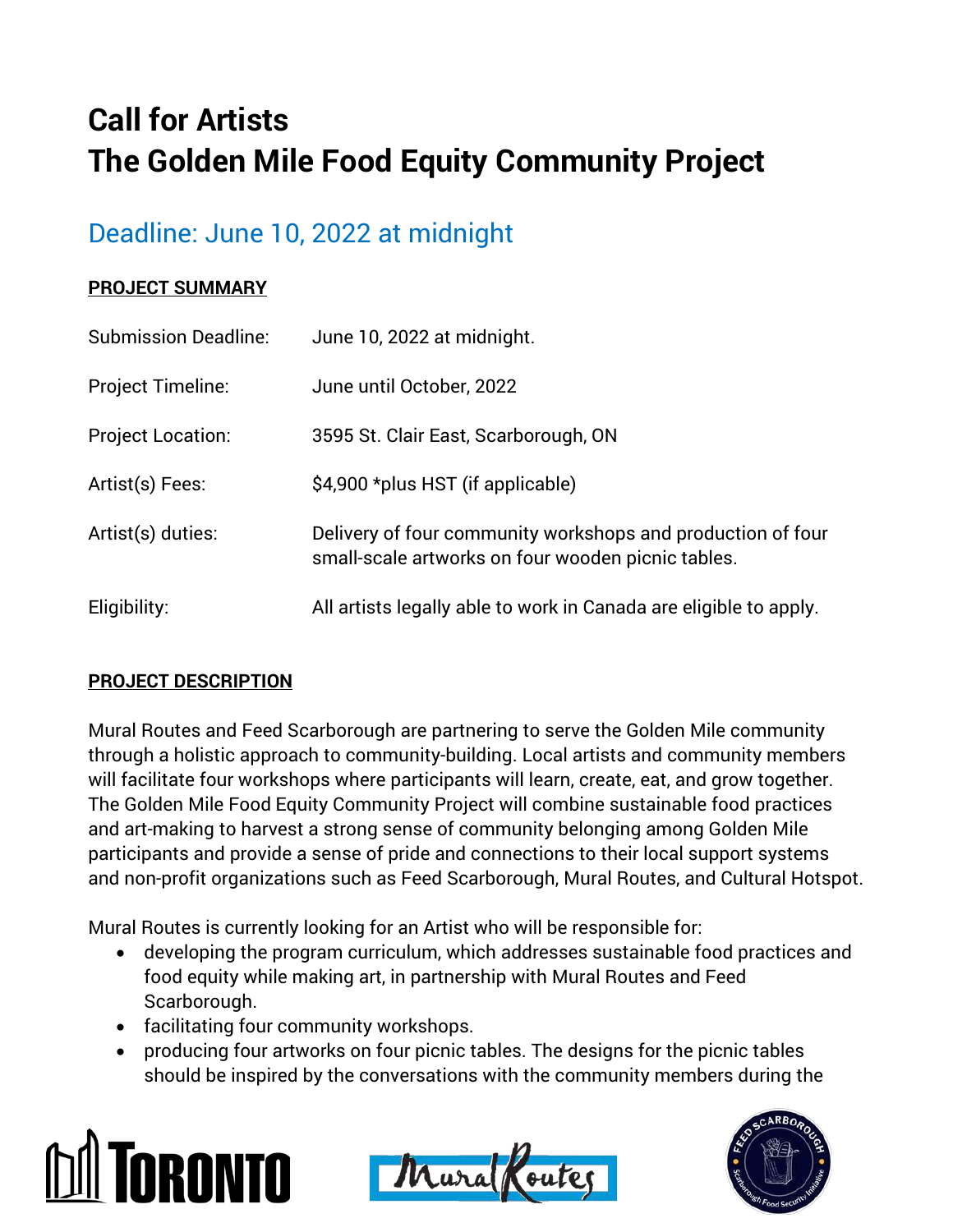workshops. Themes may include growing your own food, food sustainability and food equity issues.

- mentoring two assistant artists, who will be supporting the delivery of the project.
- attend an unveiling event.

### **ARTIST(S) ELIGIBILITY**

All artists legally able to work in Canada are eligible to apply. Priority will be given to artists from the Golden Mile community as well as Indigenous, Black, Artists of Colour and/or artists that identify as 2SLGBTQ+.

#### **SELECTION CRITERIA:**

The lead artist will be chosen by a jury composed of representatives from Mural Routes and Feed Scarborough. The lead artist will be notified of the selection by June 17, 2022.

Successful applicants should demonstrate:

- They live, work, and/or have a history or connection to the Golden Mile community.
- Their experience facilitating workshops in community settings
- A keen interest in gardening or growing your own food with an ability to discuss the issues surrounding food equity.
- They have professional capacity to oversee the design, implementation and production of the painting of four picnic tables.

### **ARTIST FEES**

The selected artist will receive the following compensation:

- Workshop facilitation: \$1,600
- Curriculum development: \$500
- Artwork production: \$2,800

The artist will be responsible for managing and allocating these amounts to cover: artist fees, travel expenses, mentoring, and attendance to meetings. Expectations of specific deadlines and time commitments are listed in the project timeline below.

Mural Routes will be responsible for managing the overall project - Mural Routes will manage the larger project budget which includes Artist Fees, additional funds allocated to other artist fees, equipment rental, materials and supplies, etc.





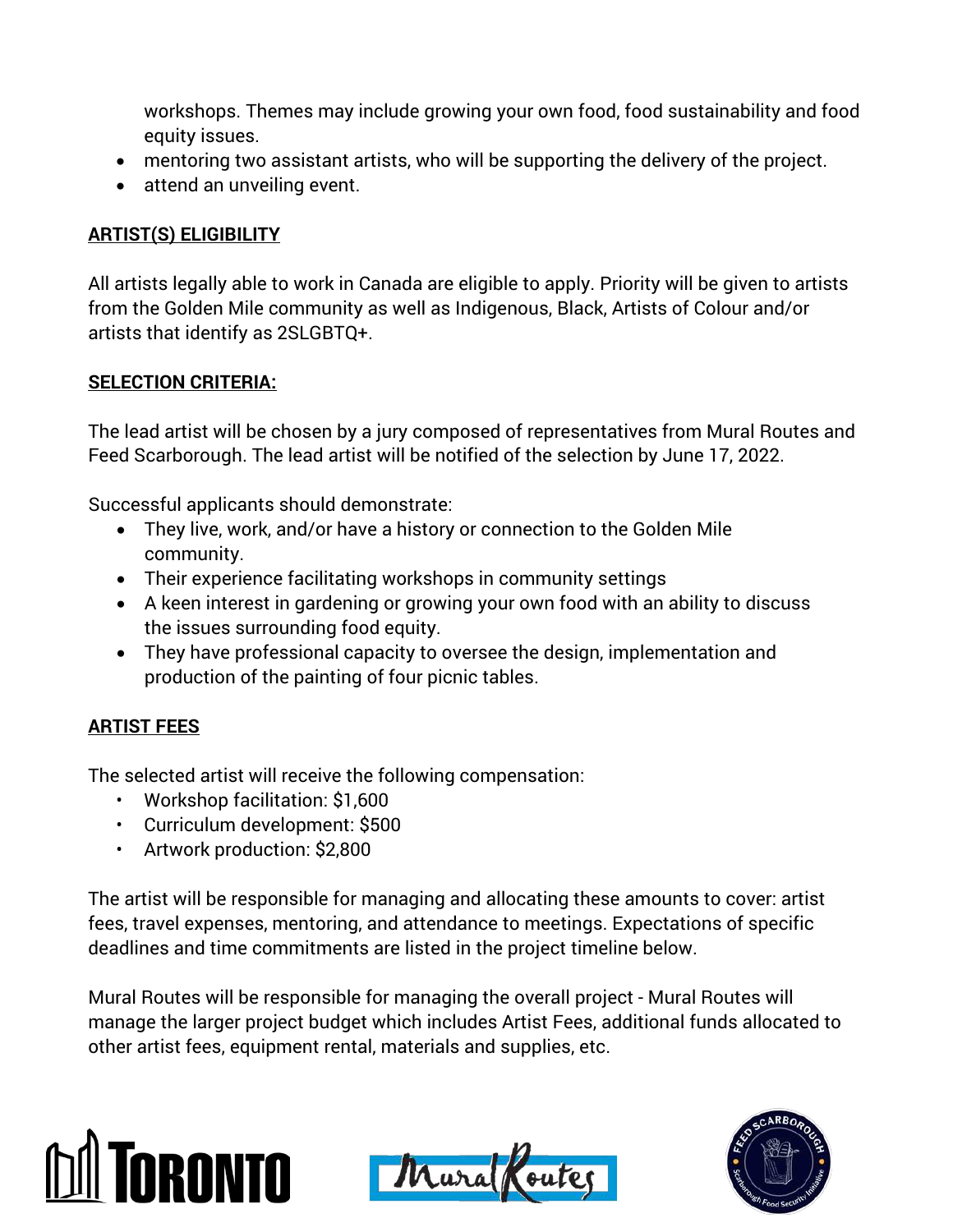#### **PROJECT TIMELINE**

| Date(s)                                       | <b>Project Phase</b>                                                                         |
|-----------------------------------------------|----------------------------------------------------------------------------------------------|
| June 10, 2022                                 | Deadline: Call to Artists                                                                    |
| June 17, 2022                                 | Selected artist or artist team will be notified                                              |
| June 17 - June 30,<br>2022                    | Lead Artist to prepare workshop curriculum and submit<br>materials/supply list.              |
| July 9, July 23, Aug. 6,<br>and Aug. 21, 2022 | Facilitation of community workshops at Feed<br>Scarborough, 3595 St. Clair East.             |
| July 9 - September 1,<br>2022                 | Design and production of four artworks on picnic tables                                      |
| September 10 - end of<br>October, 2022        | Attendance to unveiling event during the Feed<br>Scarborough Fall Market and Plant Giveaway. |

#### **CONTACT INFORMATION:**

For any questions or inquiries please contact Program Manager, Jenneen Beattie, [jenneen@muralroutes.ca.](mailto:jenneen@muralroutes.ca)